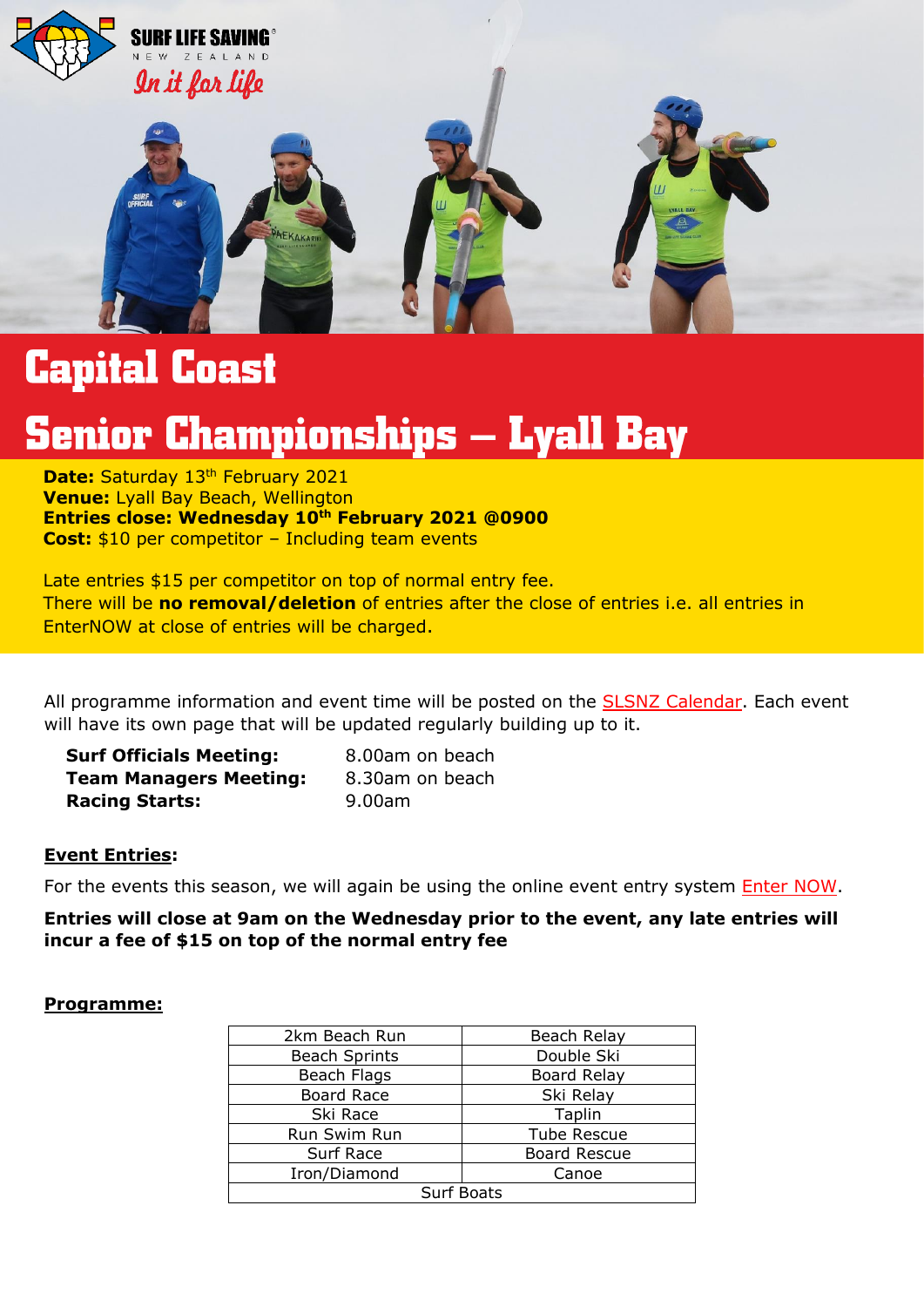#### **Competition Divisions:**

A Competitor's division will be determined by their gender and their age on 30 September annually for the current competition season.

- Each competitor will need to be entered into the races they want to do. (i.e. Joe Blogs – U15 Male board, U17 Male ski)
- A competitor can only compete in 1 age group for each discipline as well as Open. (i.e. an under 17 athlete can do either the U17 board or the U19 board but not both) Open events for the Whitehorse series are an exclusion to this rule.
- There will be no entering into races on the day.

#### **Event Entry Website:**

<http://slsnz.enternow.co.nz/slsnz/>

If your club doesn't currently have access to the EnterNOW system, please contact [troy.greenem@surflifesaving.org.nz](mailto:troy.greenem@surflifesaving.org.nz)

#### **Officials:**

This year we will again have the **SLSNZ Surf Official Policy** in place. All clubs will need to provide one qualified surf official for every 10 athletes competing. More information can be found in policies [SPS001](https://www.surflifesaving.org.nz/media/618788/SS001-Junior-Surf-Officials-Ratio-Policy_2015.pdf) and [SPS002.](https://www.surflifesaving.org.nz/media/618791/SS002-Surf-Officials-Ratio-Policy_2015.pdf)

#### **Missing Persons at Sea Procedure:**

Can you please ask your athletes to bring along goggles and fins to be use as part of the competitor search party in case of a missing person.

#### **Parking and Beach access:**

Parking will be along the Lyall Bay beach, there will be limited car parking so be mindful to get in early.

Surf Boat / Canoe trailers are able to be brought onto the beach via the western end of the beach.

Craft Gear Trailers are able to be parked on the beach at the western end near Maranui SLSC.

Please do not park on the boardwalk.

The gate at the western up will be open for trailers to be brought onto the beach, we do ask that vehicles are parked on the roadside once trailers are dropped onto the beach.

Below is a picture to highlight the area's trailers may be parked.

If you have any questions please do not hesitate to call me.

# **CONTACT**

 **Troy Greenem** – Sports Manager – Central Region M | 027 840 7322 E | [troy.greenem@surflifesaving.org.nz](mailto:troy.greenem@surflifesaving.org.nz)

**Surf Life Saving New Zealand – Central Region -** Pelorus Trust Sports House, 93 Hutt Park Road, Seaview, Lower Hutt, Wellington 5010, PO Box 39129, Wellington Mail Centre, Lower Hutt 5045.